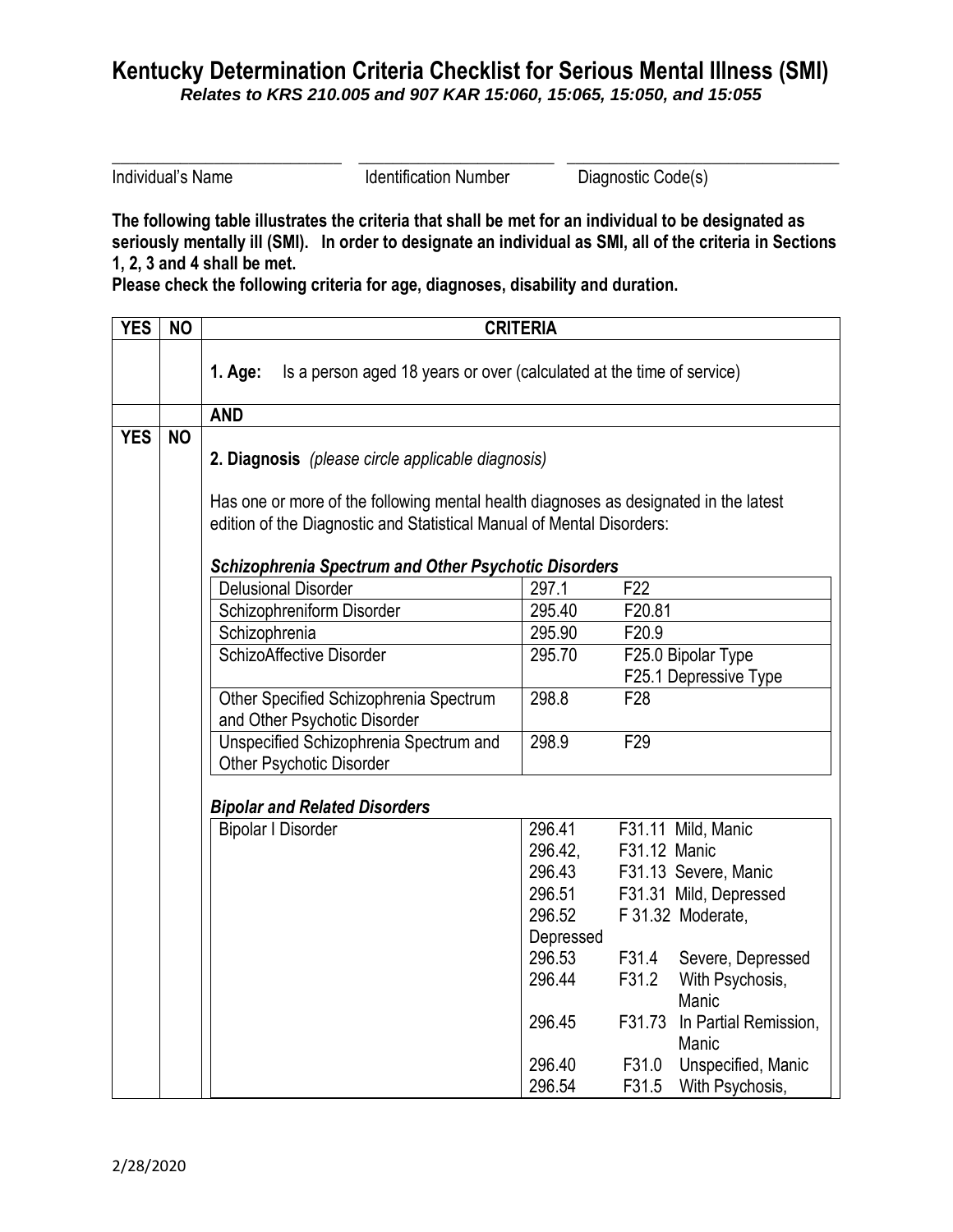|            |           |                                                                                      |            | Depressed                          |
|------------|-----------|--------------------------------------------------------------------------------------|------------|------------------------------------|
|            |           |                                                                                      | 296.55     | F31.75<br>In Partial               |
|            |           |                                                                                      | Remission, |                                    |
|            |           |                                                                                      |            | Depressed                          |
|            |           |                                                                                      | 296.50     | F31.30<br>Unspecified,             |
|            |           |                                                                                      |            | Depressed                          |
|            |           | <b>Bipolar II Disorder</b>                                                           | 296.89     | F31.81                             |
|            |           | Cyclothymic Disorder                                                                 | 301.13     | F34.0                              |
|            |           | Other Specified Bipolar and Related                                                  | 296.89     | F31.89                             |
|            |           | <b>Disorder</b>                                                                      |            |                                    |
|            |           | Unspecified Bipolar and Related Disorder                                             | 296.80     | F31.9                              |
|            |           |                                                                                      |            |                                    |
|            |           | <b>Depressive Disorders</b>                                                          |            |                                    |
|            |           | Major Depressive Disorder                                                            | 296.21     | F32.0 Mild, Single                 |
|            |           |                                                                                      | 296.31     | F33.0 Mild, Recurrent              |
|            |           |                                                                                      | 296.22     | F32.1 Moderate, Single             |
|            |           |                                                                                      | 296.32     | F33.1 Moderate, Recurrent          |
|            |           |                                                                                      | 296.23     | F32.2 Severe, Single               |
|            |           |                                                                                      | 296.33     | F33.2 Severe, Recurrent            |
|            |           |                                                                                      | 296.24     | F32.3 With Psychosis, Single       |
|            |           |                                                                                      | 296.34     |                                    |
|            |           |                                                                                      |            | F33.3 With Psychosis,<br>Recurrent |
|            |           |                                                                                      | 296.25     | F32.4 In Partial Remission,        |
|            |           |                                                                                      |            | Single                             |
|            |           |                                                                                      | 296.35     | F33.41 In Partial Remission,       |
|            |           |                                                                                      |            | Recurrent                          |
|            |           |                                                                                      | 296.20     | F32.9 Unspecified, Single          |
|            |           |                                                                                      | 296.30     | F33.9 Unspecified,                 |
|            |           |                                                                                      | Recurrent  |                                    |
|            |           | <b>Persistent Depressive Disorder</b>                                                | 300.4      | F34.1                              |
|            |           | (Dysthymia)                                                                          |            |                                    |
|            |           | <b>Other Specified Depressive Disorder</b>                                           | 311        | F32.8                              |
|            |           | <b>Unspecified Depressive Disorder</b>                                               | 311        | F32.9                              |
|            |           |                                                                                      |            |                                    |
|            |           | <b>Trauma and Stressor Related Disorders</b>                                         |            |                                    |
|            |           | <b>Posttraumatic Stress Disorder</b>                                                 | 309.81     | F43.10                             |
|            |           | <b>AND</b>                                                                           |            |                                    |
| <b>YES</b> | <b>NO</b> |                                                                                      |            |                                    |
|            |           | 3. Disability (Please circle domains with impairments)                               |            |                                    |
|            |           | Clear evidence of functional impairment in two or more of the following domains:     |            |                                    |
|            |           | Societal/Role Functioning: Functioning in the role most relevant to his/her          |            |                                    |
|            |           | contribution to society and, in making that contribution, how well the person        |            |                                    |
|            |           | maintains conduct within societal limits prescribed by laws, rules and strong social |            |                                    |
|            |           | mores.                                                                               |            |                                    |
|            |           | <b>Interpersonal Functioning:</b> How well the person establishes and maintains      |            |                                    |
|            |           |                                                                                      |            |                                    |
|            |           | personal relationships. Relationships include those made at work and in the family   |            |                                    |
|            |           | settings as well as those that exist in other settings.                              |            |                                    |